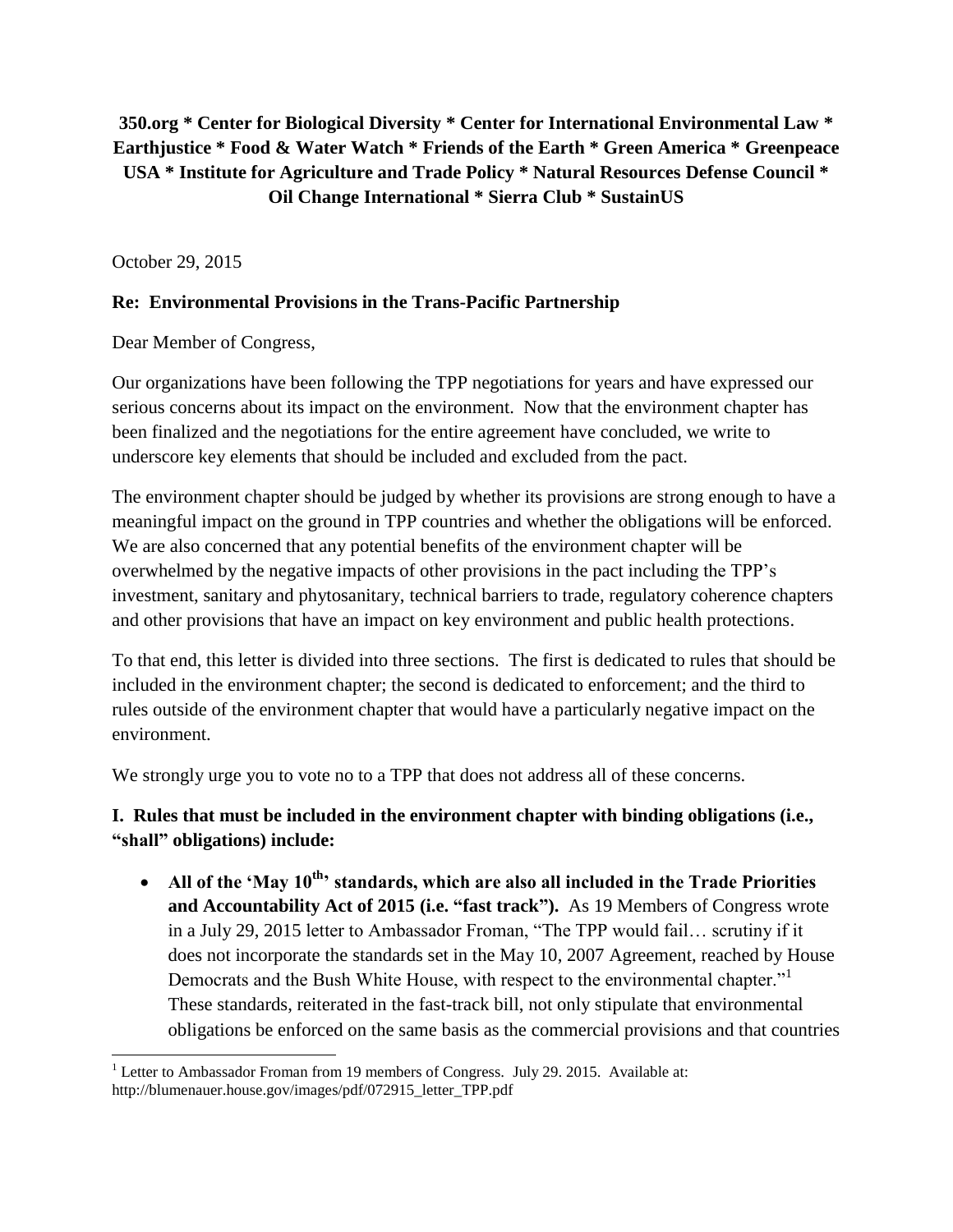not waive or derogate from environmental laws, but also that Parties must incorporate a specific list of seven multilateral environmental agreements (MEAs) into free trade agreements and subject those commitments to the FTA dispute settlement process. $<sup>2</sup>$ </sup>

The binding obligation to uphold commitments made under all seven MEAs and subjecting those commitments to the same dispute settlement procedures as commercial obligations is critical. It helps give parity to environmental and commercial obligations in trade agreements. More fundamentally, it helps ensure that countries do not waive or weaken their obligations under MEAs in order to attract trade or investment and that a country faces consequences if it does weaken its safeguards. To that end, since the May 10<sup>th</sup> agreement all U.S. free trade pacts have required countries to "adopt, maintain, and implement" the laws, regulations, and all other measures to fulfill its obligations under a set of seven multilateral environmental agreements (MEAs) and subject those commitments to the FTA dispute settlement process.

The TPP must include all of the May  $10<sup>th</sup>$  obligations, including that countries shall adopt, maintain, and implement its obligations under the following specified agreements:

- o The Convention on International Trade in Endangered Species of Wild Fauna and Flora (CITES);
- o The Montreal Protocol on Substances that Deplete the Ozone Layer;
- o The Protocol of 1978 Relating to the International Convention for the Prevention of Pollution from Ships;
- o The Convention on Wetlands of International Importance Especially as Waterfowl Habitat (The Ramsar Convention);
- o The International Convention for the Regulation of Whaling;
- o The Convention on the Conservation of Antarctic Marine Living Resources; and
- o The Convention for the Establishment of an Inter-American Tropical Tuna Commission.

We further note the 2013 finalization of the Minamata Convention on Mercury, which the United States became a Party to in November 2013. Since some of the TPP countries are significant contributors to the global supply and trade of mercury, it is imperative that compliance with obligations under the Minamata Convention be included in TPP as well.

 **A legally enforceable prohibition on trade in illegally sourced timber, wildlife, and marine resources.** TPP negotiating partners include key timber producer, processing, and consumer countries, and all are negatively impacted by illegal logging and associated trade. Similarly, the growing problem of trade in illegal wildlife products in the Asia-

l  $2$  Bipartisan Trade Deal. May 2007.

https://ustr.gov/sites/default/files/uploads/factsheets/2007/asset\_upload\_file127\_11319.pdf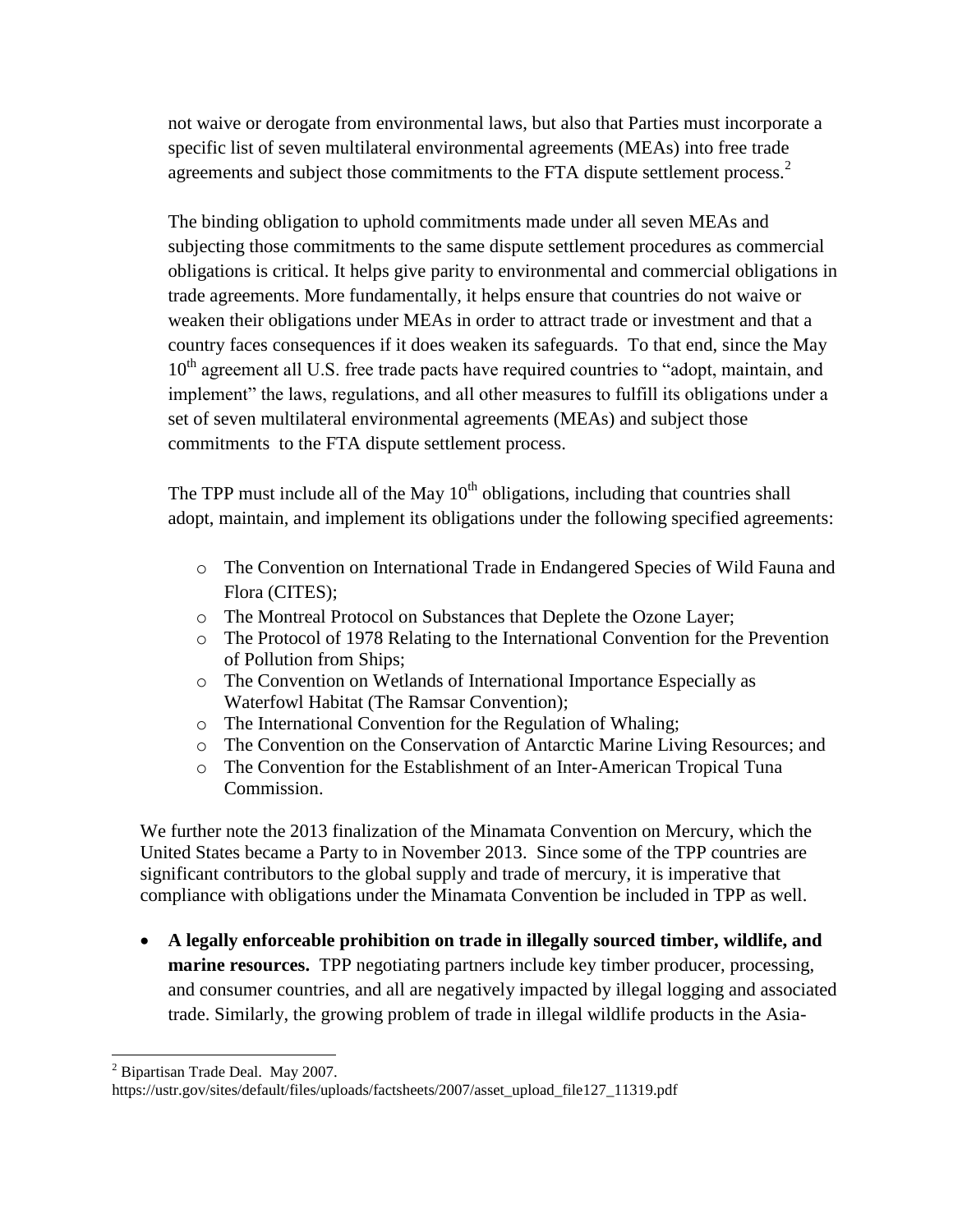Pacific region has led to dramatic declines in biodiversity and in populations of many threatened and endangered species such as elephants and rhinoceros. As members of Congress argue in their July  $29<sup>th</sup>$  letter to Ambassador Froman, it is critical that the TPP include a legally enforceable prohibition on trade in illegally harvested timber and illegally taken fish and wildlife.<sup>3</sup> Within the context of a prohibition, countries must be required to adopt, maintain, and implement policies to identify contraband and to penalize violators of the prohibition in a manner that will serve as a strong disincentive to engage in illegal trade. Time-bound obligations and specific provisions for key countries should be included to help ensure that there is follow through and milestones to determine whether countries are living up to these obligations. Language that requires countries to "combat," "deter," or otherwise address illegal trade in flora and fauna without an obligation to establish and implement a clear prohibition will be insufficient to address the problems of illegal timber and wildlife trade.

- **Legally binding commitments to address illegal, unreported and unregulated (IUU) fishing**. IUU fishing is widespread, accounting for up to 30 percent of global catch each year. As the July 29 Congressional letter referenced above notes, some of the "worst actors" of IUU fishing are in the Pacific region. It is therefore critical that the TPP text goes beyond just recognizing the importance of addressing IUU fishing, encouraging cooperation, and calling on countries to "strive to" or "seek to" address IUU fishing. The TPP must, instead, require countries to address IUU fishing, including through: (1) legally binding requirements to implement port state measures, including specifically referencing the commitments of the 2009 Agreement on Port State Measures, which are necessary to exclude illegally caught fish from entering international supply chains; (2) prohibiting the trade, transshipment or sale of products harvested or traded in violation of laws that protect living marine resources; and (3) obligating countries to abide by the trade related provisions of regional fisheries management organizations (RFMOs), including the Inter-American Tropical Tuna Convention (IATTC) and the Convention on the Conservation of Antarctic Marine Living Resources (CCAMLR), which are critical to prevent illegally caught fish from entering international trade. Given the pervasive extent of IUU fishing and the history of some TPP countries as transshipment ports, failure to *require* adherence to anti-IUU measures would allow the TPP to facilitate trade in illegally caught fish products.
- **Legally binding rules to prohibit subsidies that contribute to overcapacity and overfishing.** Fisheries subsidies that promote overcapacity and overfishing drive fisheries depletion while also creating unfair competition in seafood trade. The TPP should

l  $3$  Letter to Ambassador Froman from 19 members of Congress. July 29, 2015. Available at: http://blumenauer.house.gov/images/pdf/072915\_letter\_TPP.pdf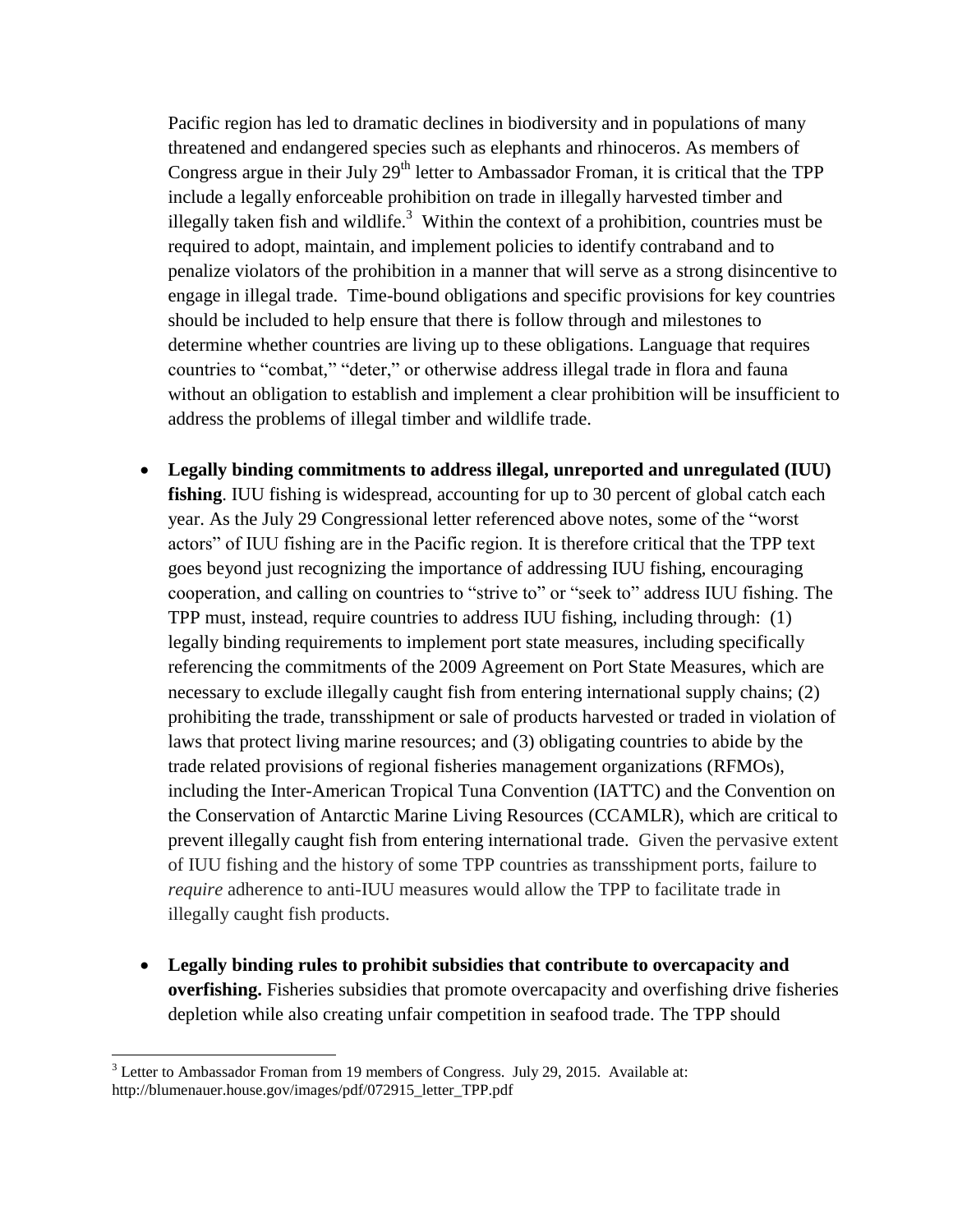prohibit subsidies for all fishing activities that contribute to overcapacity and overfishing and that negatively affect fish stocks in an overfished condition.

- **Legally binding prohibitions on shark finning and associated trade and commercial whaling.** International trade of shark fins and commercial whaling, including among TPP countries, is a major driver of the worldwide depletion of shark and whale populations. The July 29 Congressional letter notes that "there are significant trade related environmental concerns that effective provisions in the TPP can help remedy," noting that "the practice of whaling and shark finning continues in the region." The TPP should address these problems with legally binding bans, or prohibitions, on shark finning, shark fin trade, and commercial whaling. With respect to whaling, it is critical that TPP countries are required to adopt, maintain, and implement its obligations under the International Convention for the Regulation of Whaling. Language that recognizes the problems of shark finning and commercial whaling without specific and enforceable obligations to address these problems would put sharks and whale populations at increased risk by making potential markets for these illegal products larger.
- **Protections for countries to implement rules and safeguards that address climate change, including commitments under the United Nations Framework Convention on Climate Change (UNFCCC)**. There is a direct connection between increased trade and increased climate-disrupting emissions and an increasing number of trade and investment cases that directly challenge climate and clean energy policies. Therefore, the TPP should require countries to live up to their commitments in the UNFCCC and explicitly protect the ability of countries to adopt, maintain, and implement rules and policies to address climate change including greenhouse gas emission standards, feed-in tariffs, a carbon cap and/or tax and any related border tax adjustments, renewable energy programs, government programs that cultivate local production of clean energy and green goods, and energy efficiency standards or labels.

#### **II. Enforcement:**

Strong obligations with weak or no enforcement would render the chapter meaningless. Our organizations are also extremely concerned that the provisions agreed to in the environment chapter will not be enforced. The United States has never once brought a trade dispute against another country for failing to live up to its environmental obligations in trade deals even when there has been documented evidence of non-compliance with environmental obligations. As members of Congress wrote in a July  $18<sup>th</sup>$  letter to Ambassador Froman, for example, "... we are deeply troubled by the level of illegal logging that continues in Peru, despite the many tools available in the U.S.-Peru Trade Promotion Agreement to combat the problem. There is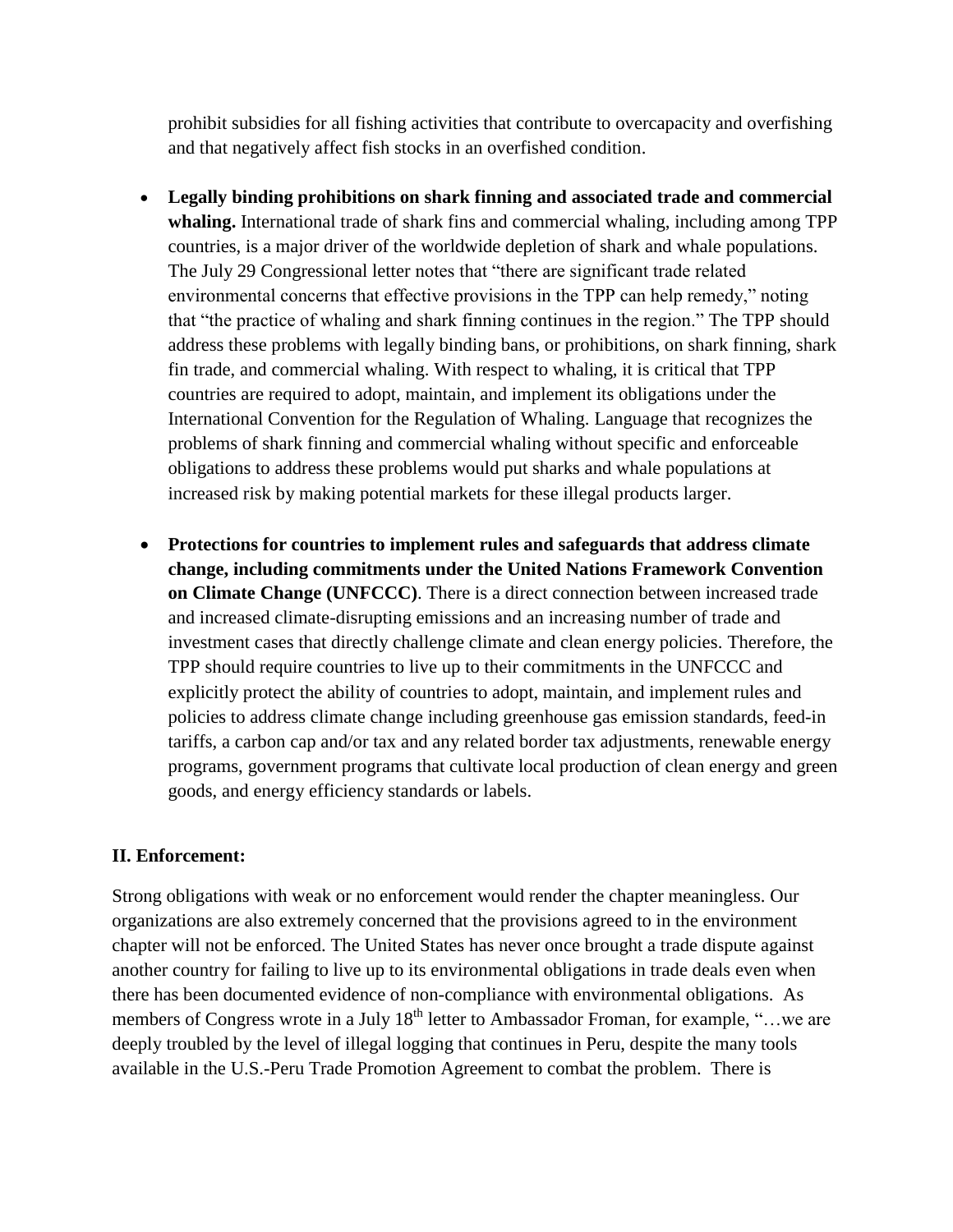evidence that illegally harvested timber continues to leave the country, even finding its way into the U.S. $\cdot$ <sup>4</sup>

Given the mounting evidence that Peru has consistently failed to live up to its past environment chapter obligations,<sup>5</sup> we urge Congress to withhold its vote on the TPP until Peru has addressed past violations and until it has come into compliance with its new TPP environmental obligations.

Moreover, given the failure of the current dispute settlement system to monitor and address issues of non-compliance, we urge a new approach to dispute settlement resolution for environmental complaints. One approach could be to establish and empower an independent body to continuously monitor countries' compliance with environment chapter obligations, report on best-practices and compliance, and bring cases directly to a dispute settlement body if and when it finds non-compliance with environmental obligations.

### **III. Outside of the environment chapter, the TPP must**:

 **Exclude Investor State Dispute Settlement; reduce the scope of investor rights**. Investment rules in free trade agreements and bilateral investment treaties are increasingly being used to challenge climate, environmental, and public health policies. For example, more than 600 corporations have used investor-state dispute settlement (ISDS) to challenge government policies including a moratorium on fracking in Quebec, a nuclear energy phase-out and new coal-fired power plant standards in Germany, a requirement for an environmental remediation in Peru, and an environmental impact assessment in Canada. The TPP should exclude investor-state dispute settlement.

In addition, it is critical to reduce the scope of investor rights. In order to help reduce the chances of investment rules being used to challenge environmental and other public interest policies, the TPP must, for example: (1) narrow the definition of investment so that it only covers the commitment of capital or acquisition of real property. Government procurement and natural resource concession contracts, authorizations, and agreements; regulatory permits; the assumption of risk; and the expectation of gain or profit must be excluded from the definition of covered investments; (2) eliminate the possibility that corporations can claim indirect expropriation over generally applicable regulatory

l <sup>4</sup> Letter to Ambassador Froman from 18 members of Congress. July 28, 2015. Available at: [http://blumenauer.house.gov/images/pdf/072815\\_letter\\_ustr.compressed1.pdf](http://blumenauer.house.gov/images/pdf/072815_letter_ustr.compressed1.pdf)

<sup>5</sup> See, for example: Environmental Investigation Agency*. Implementation and Enforcement Failures in the US-Peru Free Trade Agreement (FTA) Allows Illegal Logging Crisis to Continue.* June 2015. [http://eia](http://eia-global.org/images/uploads/Implementation_and_Enforcement_Failures_in_the_US-Peru_Free_Trade_Agreement_(FTA)_Allows_Illegal_Logging_Crisis_to_Continue.pdf)[global.org/images/uploads/Implementation\\_and\\_Enforcement\\_Failures\\_in\\_the\\_US-](http://eia-global.org/images/uploads/Implementation_and_Enforcement_Failures_in_the_US-Peru_Free_Trade_Agreement_(FTA)_Allows_Illegal_Logging_Crisis_to_Continue.pdf)

[Peru\\_Free\\_Trade\\_Agreement\\_\(FTA\)\\_Allows\\_Illegal\\_Logging\\_Crisis\\_to\\_Continue.pdf](http://eia-global.org/images/uploads/Implementation_and_Enforcement_Failures_in_the_US-Peru_Free_Trade_Agreement_(FTA)_Allows_Illegal_Logging_Crisis_to_Continue.pdf) . And Aljazeera. *Peru's Rotten Wood.* August 12, 2015. [http://www.aljazeera.com/programmes/peopleandpower/2015/08/peru-rotten-wood-](http://www.aljazeera.com/programmes/peopleandpower/2015/08/peru-rotten-wood-150812105020949.html)[150812105020949.html](http://www.aljazeera.com/programmes/peopleandpower/2015/08/peru-rotten-wood-150812105020949.html)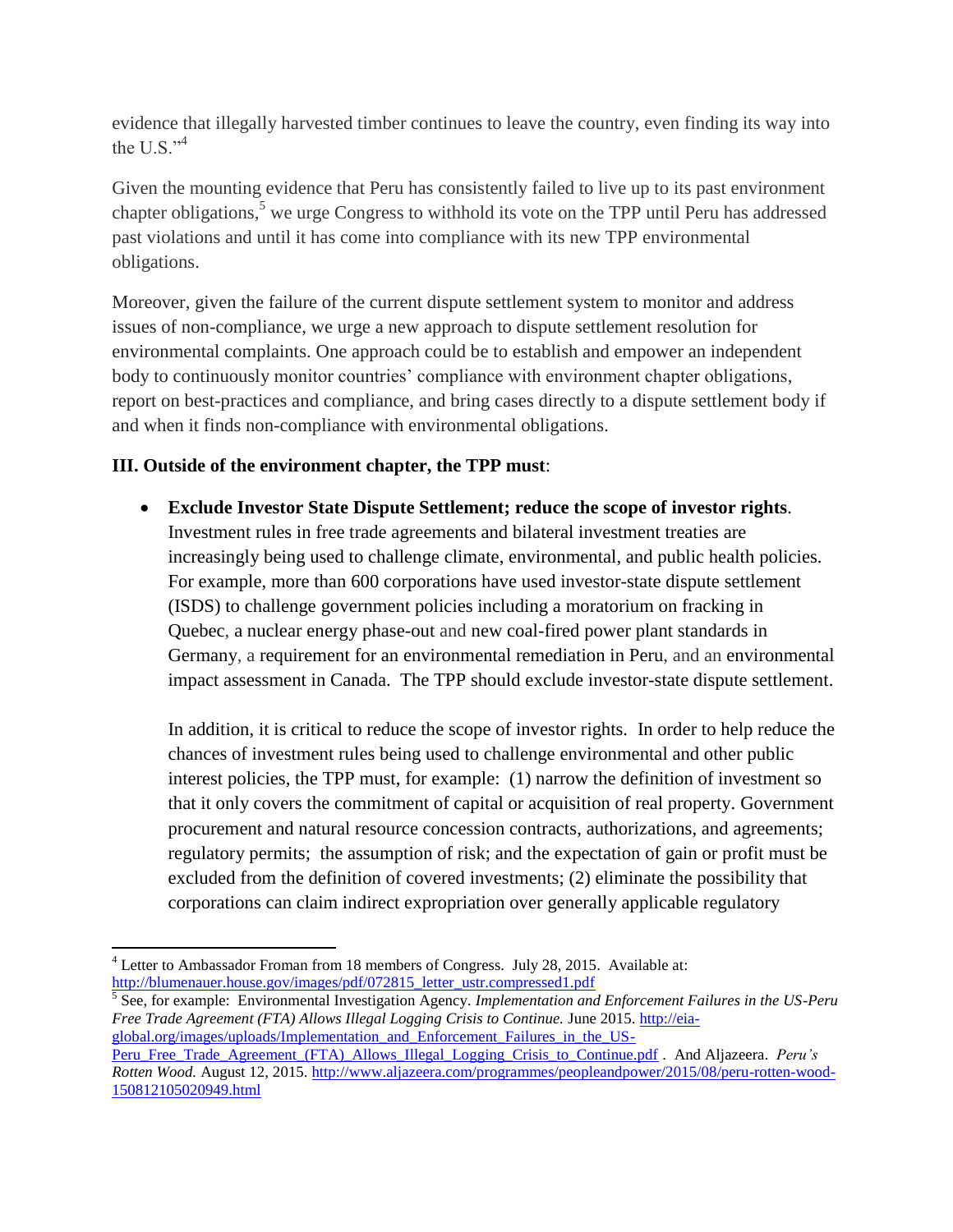measures that do not transfer ownership of the investment in any circumstance; (3) narrow the definition of minimum standard of treatment (MST) so that it can only be used in instances of gross denial of justice by a host country's domestic courts and so that the burden of proof for establishing an MST violation must be on the claimant; and (4) include a 'carve out' so that generally applicable measures related to the protection of health, safety and the environment; natural resource conservation; and international human and labor rights and other public interest policies cannot be challenged using investment rules.

 **Retain the ability of U.S. government agencies to make decisions about energy exports, including liquefied natural gas (LNG), based on the public interest.** As amended in 1992, the Natural Gas Act stipulates that the U.S. Department of Energy must approve permit applications to export natural gas to countries with which the United States has a free trade agreement "requiring national treatment for trade in natural gas."<sup>6</sup> Importantly, without a free trade pact that includes national treatment for trade in gas, the DOE must conduct a careful and public analysis to determine whether exports are consistent with the public interest before granting a license.<sup>7</sup> Automatic exports of U.S. LNG without any assessment of the public interest are particularly dangerous in the TPP as it includes large LNG importers. Japan, one of the TPP countries, is the largest LNG importer in the world, importing  $4112.608$  billion cubic feet of natural gas in  $2011$ .<sup>8</sup> And the fact that the TPP is a docking station for additional countries to join in the future means that the TPP creates an expanding web of countries with automatic access to gas from the United States.

Increasing exports of U.S. natural gas would stimulate increased natural gas production most of which will come from unconventional gas sources, including fracking. Furthermore, the DOE recently concluded that the greenhouse life cycle of LNG is significant.<sup>9</sup> In light of these risks, the TPP must protect the ability of the Department of Energy to examine whether LNG exports are in the public interest and to make decisions about exports based on that analysis either by excluding national treatment for trade in gas or by new language explicitly protecting the DOE authority.

 **Protect the U.S. government's prerogative to ensure that imported food fully meets U.S. food safety standards and to restrict chemicals, pesticides and genetically** 

l  $6$  15 U.S.C. § 717b(c).

 $^{7}$  15 U.S.C. § 717b(a).

<sup>8</sup> Energy Information Administration. http://www.eia.gov/cfapps/ipdbproject/IEDIndex3. cfm?tid=3&pid=26&aid=3 Life Cycle Greenhouse Gas Perspective on Exporting Liquefied Natural Gas from the United States. p.14-15. May 2014. http://energy.gov/sites/prod/files/2014/05/f16/Life%20Cycle%20GHG%20Perspective%20Report.pdf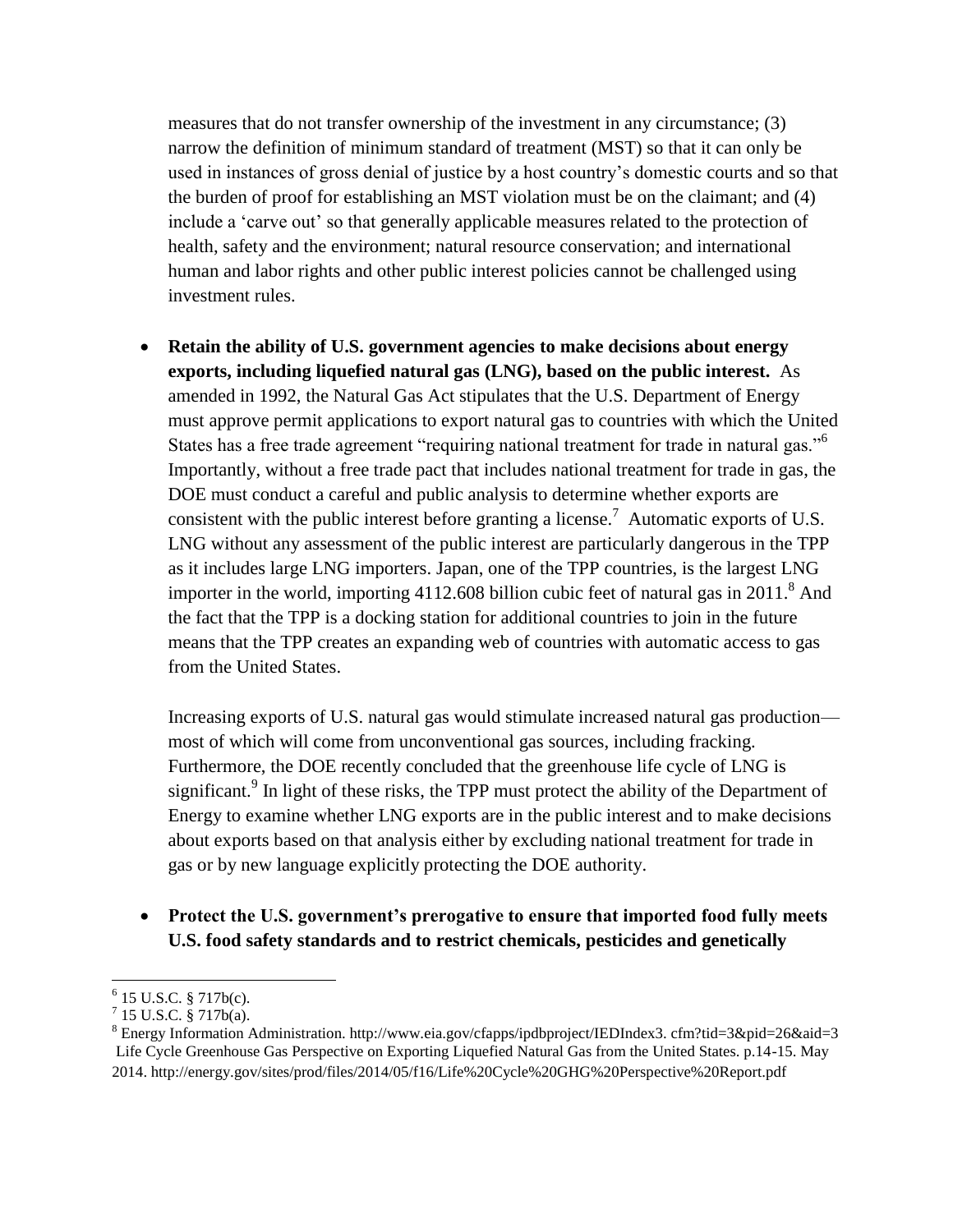# **modified organisms (GMOs) that may pose threats to the environment and consumers.** The Sanitary and Phytosanitary (SPS) obligations under the World Trade Organization (WTO) and existing U.S. FTAs require governments to prove that restrictions on potentially unsafe chemicals, pesticides and GMOs are "necessary." These rules require governments to justify such restrictions by providing scientific evidence that the products pose specific threats to human, plant or animal health – a significant burden in the face of uncertainty about new products' long-term environmental and health risks. Governments that cannot provide such scientific evidence are required to conform their domestic safeguards to international standards that may offer a lower degree of protection. For example, for more than five decades, U.S. law has put the burden of proof on food and chemical companies to show a "reasonable certainty of no harm" from their products in the food supply; putting the government in a position of having to prove that safeguards for food are "necessary" could turn this longstanding law on its head. In addition, SPS rules require governments to accept food imports if the exporting country's food safety system is deemed "equivalent," even if the foreign food safety regime has fewer safeguards than that of the importing country. To preserve policy space for the U.S. government to adequately protect plant, animal and human health, the TPP must not replicate or expand on existing SPS rules.

- **Omit any rules that threaten product labels designed to protect the environment.**  The broad Technical Barriers to Trade (TBT) rules of the WTO and existing U.S. FTAs have been used to undermine non-discriminatory labels that allow consumers to choose environmentally-friendly products. For example, the WTO has ruled against the U.S. "dolphin-safe" tuna label – a voluntary label that applies to U.S. and foreign tuna producers alike and that has contributed to a dramatic reduction in dolphin deaths – on the basis that the label constitutes a "technical barrier to trade." Were the TPP to replicate or expand on the WTO's TBT rules, it would expose an array of U.S. environmental labels and labeling initiatives to challenge, including those designed to protect animal safety, encourage energy efficiency and inform consumers about products with genetically modified ingredients.
- **Exclude any rules that could delay or halt the adoption or implementation of climate and environmental policies, that could limit the ability of countries to strengthen environmental, public health, and other public interest safeguards, or that help set a new precedent for trade rules to interfere with domestic rule-making processes.** Regulatory cooperation rules in the TPP must not put in place any new requirements or guidelines for the rule-making or legislative processes of governments. Any new requirements or guidelines for countries and/or states, such as new cost benefit analysis, new trade impact analysis, or invitations for other governments or foreign businesses to comment on proposed changes to domestic laws and regulations,